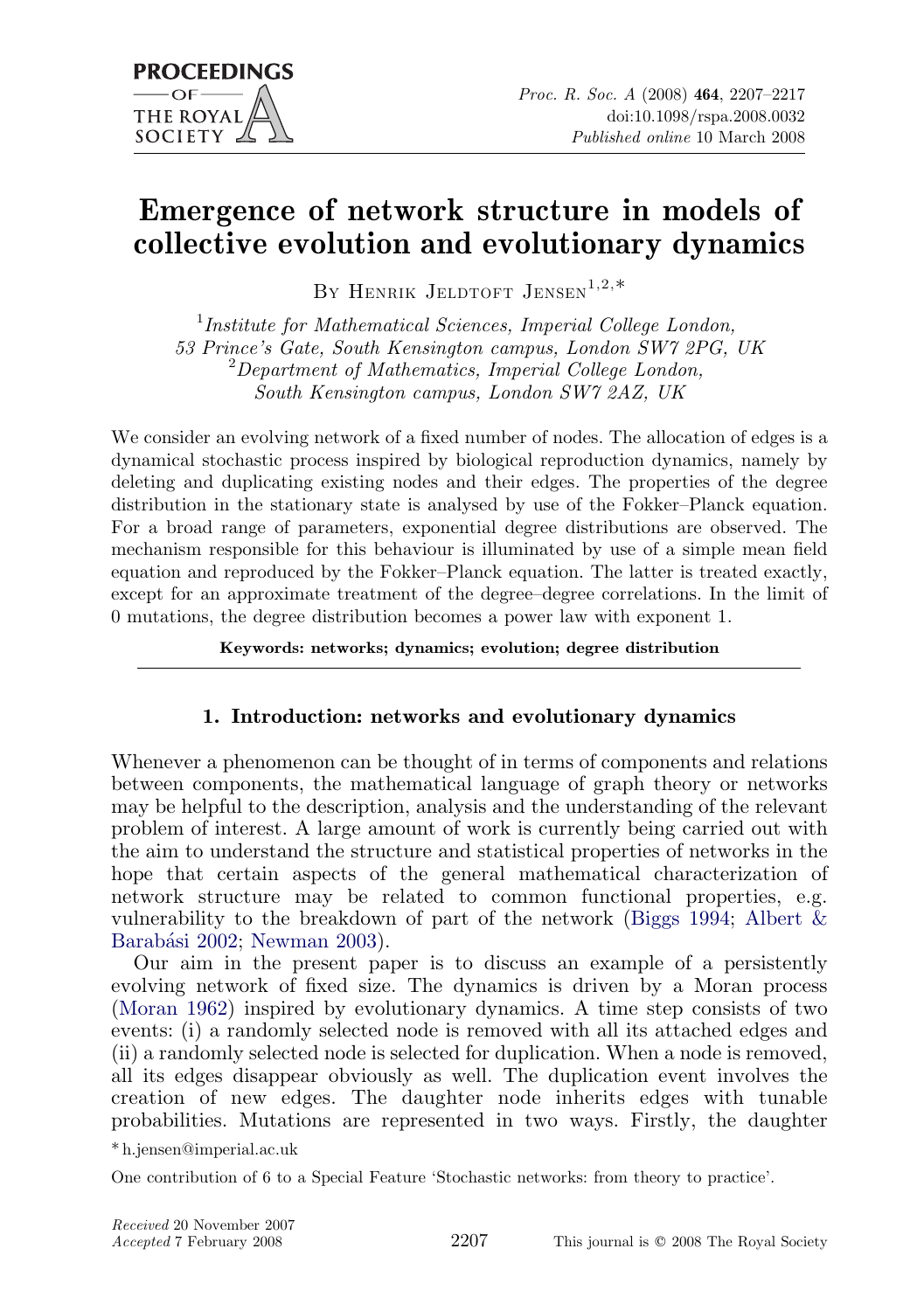inherits edges to neighbours of the parent with a probability that can be smaller than 1. Secondly, edges to nodes not connected to the parent are added to the daughter with a probability that may be larger than 0. Both these processes tend to make the daughter differ from the parent. Finally, the parent–daughter relationship suggests that an edge should be established between daughter and parent with a certain probability.

Other models in the literature have considered aspects of the network dynamics described above. For persistently growing networks, the process consisting solely of the second (duplication) step has been considered (e.g. [Va´zquez 2003;](#page-10-0) [Ipolatov](#page-10-0) et al[. 2005](#page-10-0); [Krapivsky & Redner 2005\)](#page-10-0). One finds typical power-law degree distributions. A model considering a stochastic combination of rewiring, addition of new links and creation of new nodes was studied by Albert  $\&$  Barabási (2000). They found power-law degree distributions with exponents above 2. When the probability for rewiring of edges is above a certain limit, the degree distribution becomes exponential. A model consisting of adding and removing edges to a fixed set of nodes was studied by [Epstein & Wang \(2002\)](#page-10-0). The model generates powerlaw degree distributions. Power-law degree distributions with exponents above 2 were also found in other models of fixed node number in which preferential attachment is an explicit part of the dynamics (see [Cheng & Tang 2004;](#page-9-0) [Sarshar &](#page-10-0) [Roychowdhury 2004](#page-10-0); [Salathe](#page-10-0) et al. 2005). Our model, consisting of a fixed number of nodes, produces typically exponential degree distributions, except in the limit of perfect inheritance where a degree distribution  $p(k) \propto 1/k$  is obtained, i.e. a powerlaw distribution with an exponent 1.

The paper is organized as follows. In the next section, we describe the dynamical algorithm of the model and, to develop some intuition, discuss the degree distribution by a simple mean field argument. Next, we derive the Fokker–Planck equations for the degree distribution and discuss approximations involved in these equations. In the summary and discussion section, we relate the simple node-and-edge model to emerging network structures in the individualbased tangled nature model ([Anderson & Jensen 2005](#page-9-0); Laird & Jensen [2006](#page-10-0)b, [2007\)](#page-10-0) of evolutionary ecology and also discuss more broadly the relevance of the simple node-and-edge dynamics and the results derived.

### 2. Simple node model

Let us consider the following simple node-and-edge model of a network of N nodes and associated edges. The dynamics conserve the number of nodes. A time step consists of choosing a node at random and removing it, together with all its connected edges. Next, another node, a parent, is randomly selected from the remaining  $N-1$  nodes and is duplicated in the form of a daughter. All nodes connected to the parent are now given connections to the daughter with probability  $p_e$ . All nodes unconnected to the parent are given connections to the daughter with probability  $p_n$ . An edge between the daughter and the parent is placed with probability  $p_p$  (for a similar model with  $p_n=0$ , see [Farid &](#page-10-0) [Christensen 2006](#page-10-0)). These probabilities represent the degree of similarity or correlations between the daughter and the parent. The daughter will be a complete copy of the parent if  $p_e=1$  and  $p_n=0$ . It seems natural to allow for a possible 'interaction' between the parent and the offspring, which is represented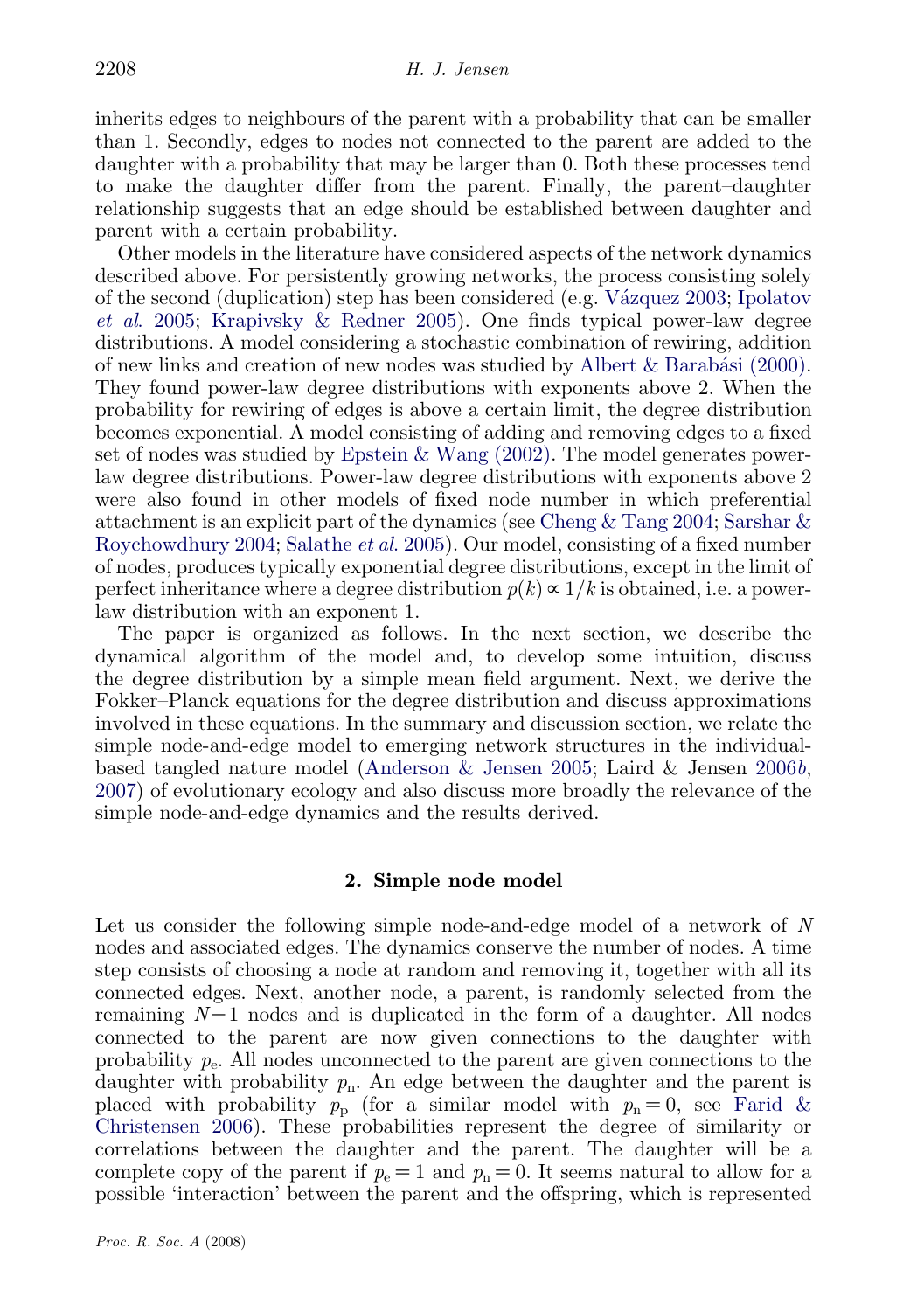<span id="page-2-0"></span>

Figure 1. Simulated degree distributions of the node model for  $N=200$  and  $p_{\text{p}}=0.01$  using the imperfect duplication process. From short to long tail we have  $p_e = 0.01, 0.25, 0.75, 0.95, 0.99$  and 0.999 and  $p_n$  was chosen to be given by equation (2.2) in order to keep the connectance fixed ([Laird &](#page-10-0) [Jensen 2007\)](#page-10-0).

by the possibility of establishing an edge between the parent and the offspring with probability  $p_p$ . It is straightforward to check in the mean field ([Laird &](#page-10-0) [Jensen 2006](#page-10-0)a) that the described edge and node dynamics converge towards a steady-state network with a time-averaged connectance

$$
\langle C \rangle \equiv \frac{\text{no. of edges}}{\text{maximum no. of edges}} = \frac{p_{\text{n}}(N-2) + p_{\text{p}}}{N-1 - (p_{\text{e}} - p_{\text{n}})(N-2)}.
$$
 (2.1)

The dynamics is simple to simulate. The results are independent of initial configuration. To make the transient very short, one may start the simulation from a binomial network of N nodes where edges between any two nodes are established with a probability equal to the mean field connectance given in equation (2.1). After a short transient, a steady state is established. The timeaveraged degree distribution behaves exponentially for all values of the control parameters  $p_e$ ,  $p_n$  and  $p_p$  (see figure 1 and [Laird & Jensen 2006](#page-10-0)a), except in the limit  $p_e \rightarrow 1$  and vanishing  $p_n$  and  $p_p$ , where the distribution falls off like one over the degree. Inspired by the relation between the node-and-edge model and the tangled nature model (see §4 below for details), we choose  $p_p$  equal to the connectance in equation (2.1); i.e. we link  $p_e$ ,  $p_n$  and  $p_p$  together by solving the equation  $p_{\text{p}} = \langle C \rangle$  and obtain

$$
p_{\rm n} = \frac{p_{\rm p}(1 - p_{\rm e})}{1 - p_{\rm p}}.\tag{2.2}
$$

We will, in a moment, write down the complete Fokker–Planck equation for the degree distribution of a network evolving according to the process described above. The full equation is, however, rather involved and can only be solved by numerical iteration. It is therefore illuminating to make the following simplistic and heuristic considerations. Let  $n_k(t)$  denote the number of nodes of degree k after t time steps. Let us focus solely on the following aspects of the dynamics.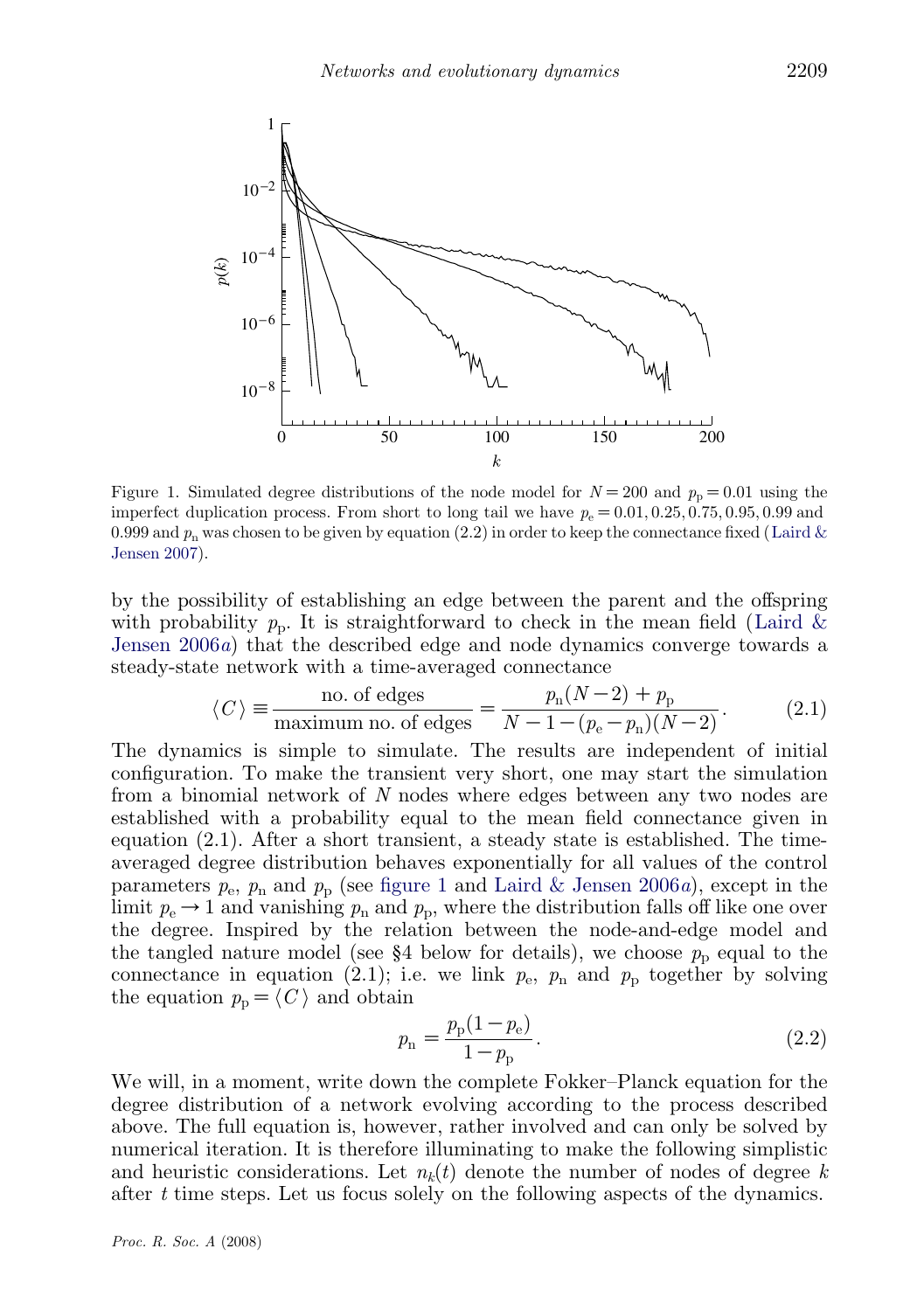- (i) Removal. A node of degree  $k$  is selected for annihilation that occurs with probability  $n_k(t)/N$ . Nodes sharing edges with the removed node decrease their degree by 1. The probability that a node of degree  $k$  ends up as a degree k-1 node through this process is  $k_r n_k(t)/N \mapsto \langle k \rangle n_k(t)/N$ , where the degree  $k_r$  of the removed node is replaced by the average degree.
- (ii) Duplication. The process of attaching edges to the new daughter node will increase the degree of existing nodes with probabilities that depend on whether these share edges with the parent node or not. A node receives an edge because it is selected to become a neighbour of the daughter (of a degree  $k_p$  parent) with probability

$$
[p_{\rm e}k_{\rm p} + p_{\rm n}(N-1-k_{\rm p})] \frac{n_{\rm k}(t)}{N} \mapsto [p_{\rm e}\langle k\rangle + p_{\rm n}(N-1-\langle k\rangle)] \frac{n_{\rm k}(t)}{N}.
$$
 (2.3)

As we are seeking a qualitative self-consistent mean field equation, we substituted the average degree  $\langle k \rangle$  in the last expression. A parent node of degree k receives an edge to the daughter, which occurs with probability  $p_{n}n_{k}(t)/N$ . It is, in general, rather complicated to estimate the probability with which the new daughter node ends up with a specific degree (see §3 below for details). However, in the limit  $p_e \rightarrow 1$ , for fixed  $p_p$  so  $p_n \rightarrow 0$  according to equation (2.2), the probability that the daughter is allocated k edges can be estimated as

$$
p_{\rm p} \frac{n_{k-1}}{N} + (1 - p_{\rm p}) \frac{n_k}{N} + \mathcal{O}(p_{\rm n}). \tag{2.4}
$$

The first term corresponds to the daughter connecting to the parent and inheriting  $k-1$  edges from the parent. The second term corresponds to no edge between the parent and the daughter and  $k$  edges inherited. Here, and in the following few equations, we denote by  $\mathcal{O}(p_n)$  those terms of order  $p_n$  arising from the allocation of edges between the daughter and the nodes not connected to the parent node. We combine these events to obtain the mean field equation for the evolution of  $n_k(t)$ 

$$
n_k(t+1) = n_k(t) + \frac{1}{N}[-n_k + \langle k \rangle(n_{k+1} - n_k) + (p_p + p_e \langle k \rangle
$$
  
+  $p_n(N-1-\langle k \rangle))(n_{k-1} - n_k) + p_p n_{k-1}$   
+  $(1-p_p)n_k] + \mathcal{O}(p_n).$  (2.5)

In the stationary limit  $n_k(t+1) = n_k(t)$ , we obtain the following solution:

$$
n_{k+1} = \alpha n_k - \beta n_{k-1},\tag{2.6}
$$

where

$$
\beta = \frac{2p_{\rm p} + (p_{\rm e} - p_{\rm n})\langle k \rangle + p_{\rm n}(N-1)}{\langle k \rangle} + \mathcal{O}(p_{\rm n}) \tag{2.7}
$$

and  $\alpha=1+\beta$ . Using the normalization and the self-consistent equations

$$
N = \sum_{k=0}^{N-1} n_k \text{ and } \langle k \rangle = \frac{1}{N} \sum_{k=0}^{N-1} k n_k,
$$
 (2.8)

Proc. R. Soc. A (2008)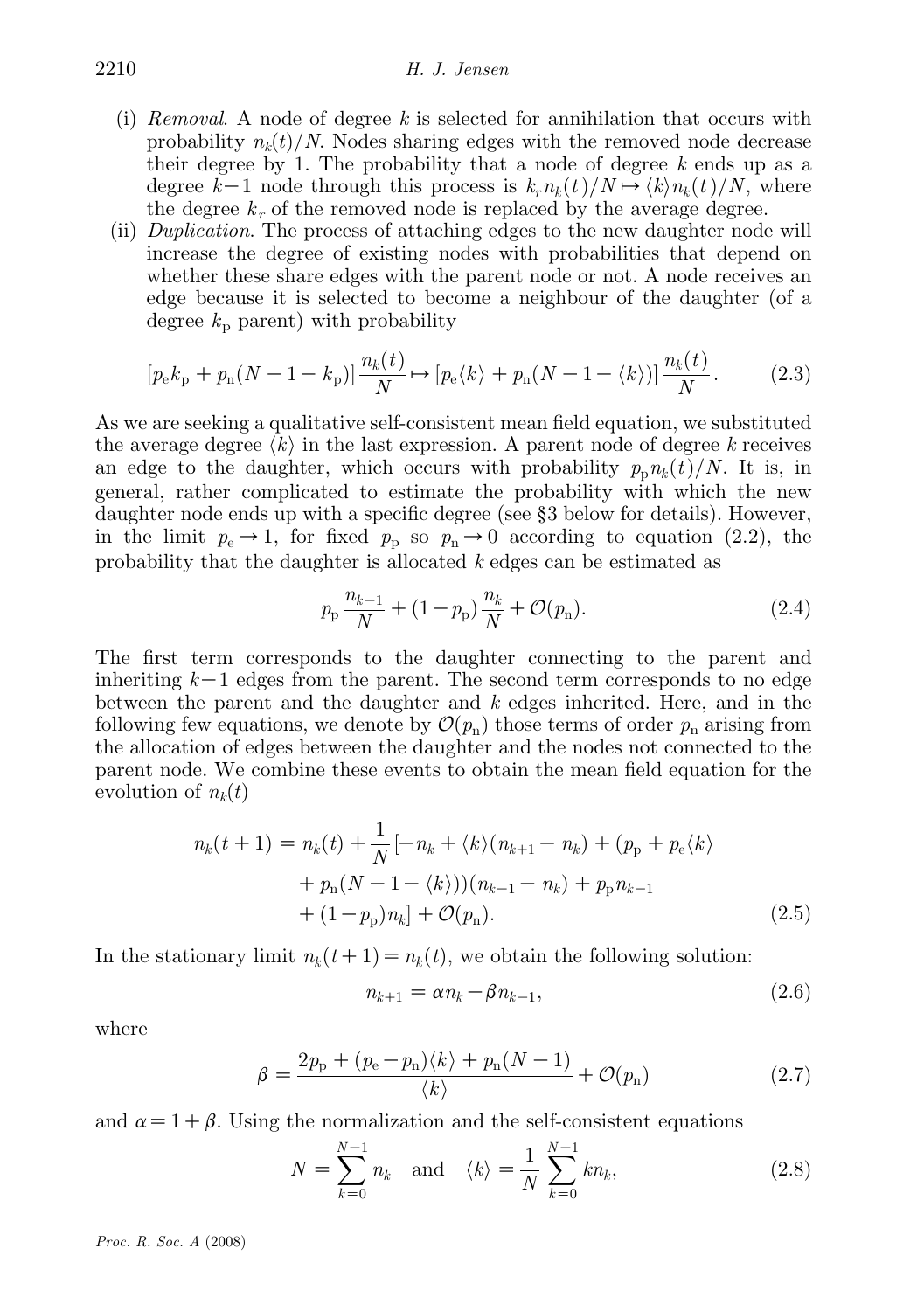we obtain the exponential solution  $n_k=n_0\exp(-k/k_0)$  with  $n_0=N(1-\exp$  $[-1/k_0]$  and

$$
k_0 = \frac{-1}{\ln\left[1 - \frac{1 + p_n - p_e}{2p_p + p_n(N-1) + 1} + \mathcal{O}(p_n)\right]} \approx \frac{-1}{\ln\left(\frac{p_e + 2p_p}{1 + 2p_p}\right)},\tag{2.9}
$$

where the approximation refers to the limit  $p_n \to 0$  for fixed N. The divergence of the exponential cut-off in the limit  $p_e \rightarrow 1$  and  $p_p \rightarrow 0$  is in qualitative agreement with the change in the exponential part of the degree distribution obtained in simulations of the network ([figure 1](#page-2-0)). However, this simplistic mean field discussion is only of heuristic value. We now present the full Fokker– Planck-like equation for the process.

#### 3. Fokker–Planck equation

Some care has to be taken when we develop the Fokker–Planck equation for the ensemble-averaged time-dependent number of nodes of degree  $k$ ,  $n_k(t)$ , constrained by the condition  $\sum_k n_k(t) = N$ . Firstly, it is worth mentioning that the equations are concerned with the ensemble-averaged quantity  $n_k(t)$  and accordingly neglect 'microscopic' fluctuations in the number of nodes of degree. Secondly, to make a closed set of equations, one needs to perform some kind of truncation of a hierarchy of equations, which couples the degree distribution to the degree–degree correlation functions, which, in turn, is coupled to triple correlation functions, etc. This is usually the case. We will first write down the equations formally, including the needed degree–degree correlation functions, and then make clear the nature of the heuristic approximation we have used to estimate this correlation function.

We structure the analysis in the following way. Removal  $(R)$ : the effect of removing, from a population of N, a node and its edges described by a rate term  $\Gamma_{\rm R}(N, k, t)$ . Duplication (D): the effect of introducing, into a population of  $N-1$ , a new daughter node and attaching edges described by a rate term  $\Gamma_{\text{Du}}(N-1,k,t)$ . Our equation has accordingly the form

$$
n_k(t+1) = n_k(t) + \Gamma_R(N, k, t) + \Gamma_{Du}(N-1, k, t).
$$
\n(3.1)

Removal of a node affects the network in two ways:  $\Gamma_{\rm R}^{\rm r}$ , the node being removed from the network and  $\Gamma_R^{\rm a}$ , the effect on the nodes being adjacent, i.e. sharing edges, to the node being removed. Therefore,

$$
\Gamma_{\rm R}(k) = -\Gamma_{\rm R}^{\rm r}(k) + \Gamma_{\rm R}^{\rm a}(k+1) - \Gamma_{\rm R}^{\rm a}(k). \tag{3.2}
$$

The effect of the duplication process is conveniently broken up into three subeffects:  $\Gamma_{\text{Du}}^{\text{p}}$ , the effect on the parent;  $\Gamma_{\text{Du}}^{\text{d}}$ , the effect on the daughter; and  $\Gamma_{\text{Du}}^{\text{a}}$ , the effect on the adjacent nodes, i.e. those that will receive an extra edge as a result of the duplication. Hence,

$$
\Gamma_{\text{Du}}(k) = \Gamma_{\text{Du}}^{\text{p}}(k-1) - \Gamma_{\text{Du}}^{\text{p}}(k) + \Gamma_{\text{Du}}^{\text{d}}(k) + \Gamma_{\text{Du}}^{\text{a}}(k-1) - \Gamma_{\text{Du}}^{\text{a}}(k). \tag{3.3}
$$

We have suppressed the time step,  $t$ , and network size,  $N$ , for notational ease.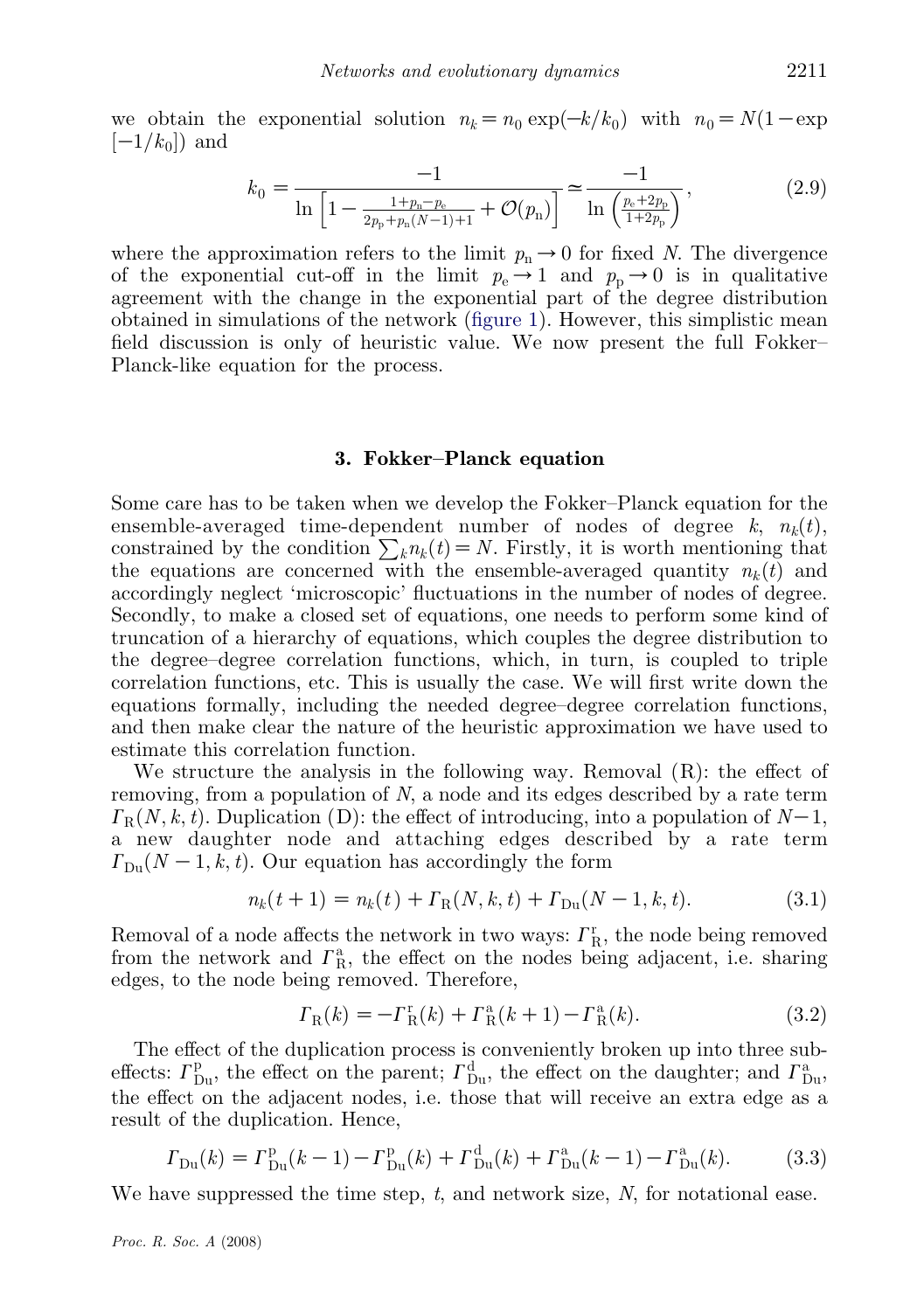Next, we derive detailed expressions for each of the terms above. The direct effect on  $n_k$  of removing a node of degree k is to decrement  $n_k$ . The probability of selecting a node of degree k is  $n_k/N$  and therefore,

$$
\Gamma_{\mathcal{R}}^{\mathbf{r}}(k) = \frac{n_k}{N}.\tag{3.4}
$$

After the removal, the degree of the nodes connected to the removed node, i.e. the adjacent nodes, will decrease by 1. For this we need the  $Edge$  probability,

 $p_{\text{Ed}}(k_1, k_2, q) = \text{Prob}\{\text{node of degree } k_1 \text{ is connected to } q \text{ nodes of degree } k_2\}.$ 

 $(3.5)$ 

In general we do not have a closed analytic expression for  $p_{\text{Ed}}(k_1, k_2, q)$ , but below we give approximate forms neglecting, or treating non-rigorously, degree– degree correlations. Here, we note

$$
\Gamma_{\rm R}^{\rm a}(k) = \sum_{k_{\rm r}=1}^{N-1} \frac{n_{k_{\rm r}}}{N} \sum_{q=1}^{k_{\rm r}} qp_{\rm Ed}(k_{\rm r}, k, q). \tag{3.6}
$$

The first sum is over the degree of the removed node and the second sum is over the number, q, of nodes of degree  $k=0, 1, ..., N-1$  the removed node is connected to.

A node of degree k is selected for duplication with probability  $n_k/(N-1)$ . The daughter of this node receives an edge to the parent with probability  $p_p$ . Thus, the parent increases its degree by 1 with probability

$$
\Gamma_{\text{Du}}^{\text{p}}(k) = p_{\text{p}} \frac{n_k}{N - 1}.
$$
\n(3.7)

The new daughter node can add to  $n_k$  by an amount determined by the probability of finishing with k edges,

$$
\Gamma_{\text{Du}}^{\text{d}}(k) = p_{\text{p}}A(k-1) + (1 - p_{\text{p}})A(k). \tag{3.8}
$$

To keep track of the bookkeeping, we have introduced a new probability

 $\Lambda(k) = \text{Prob}\{\text{ daughter receives } k \text{ edges to nodes different from the parent}\},\$ 

 $(3.9)$ 

which is given by

$$
A(k) = \sum_{k_{\rm p}=0}^{N-2} \sum_{k_{\rm 1}=0}^{\min[k_{\rm p},k]} \sum_{k_{\rm 2}=0}^{\min[N-2-k_{\rm p},k]} \frac{n_{k_{\rm p}}}{N-1} \delta(k_1+k_2-k) \Omega(k_1,k_2,k_{\rm p}). \tag{3.10}
$$

The r.h.s. adds up the probabilities associated with the process where the daughter inherits  $k_1$  edges to nodes already connected to the parent. Each of these edges is inherited by the daughter with probability  $p_e$ . The daughter may receive an additional  $k_2 = k - k_1$  edges to nodes not connected to the parent. Each of these edges are attached to the daughter with probability  $p_n$ . The factor  $\Omega(k_1, k_2, k_0)$  denotes the probability of  $k=k_1+k_2$  edges allocated to the daughter,  $k_1$  of the edges are inherited, i.e. these edges connect to some of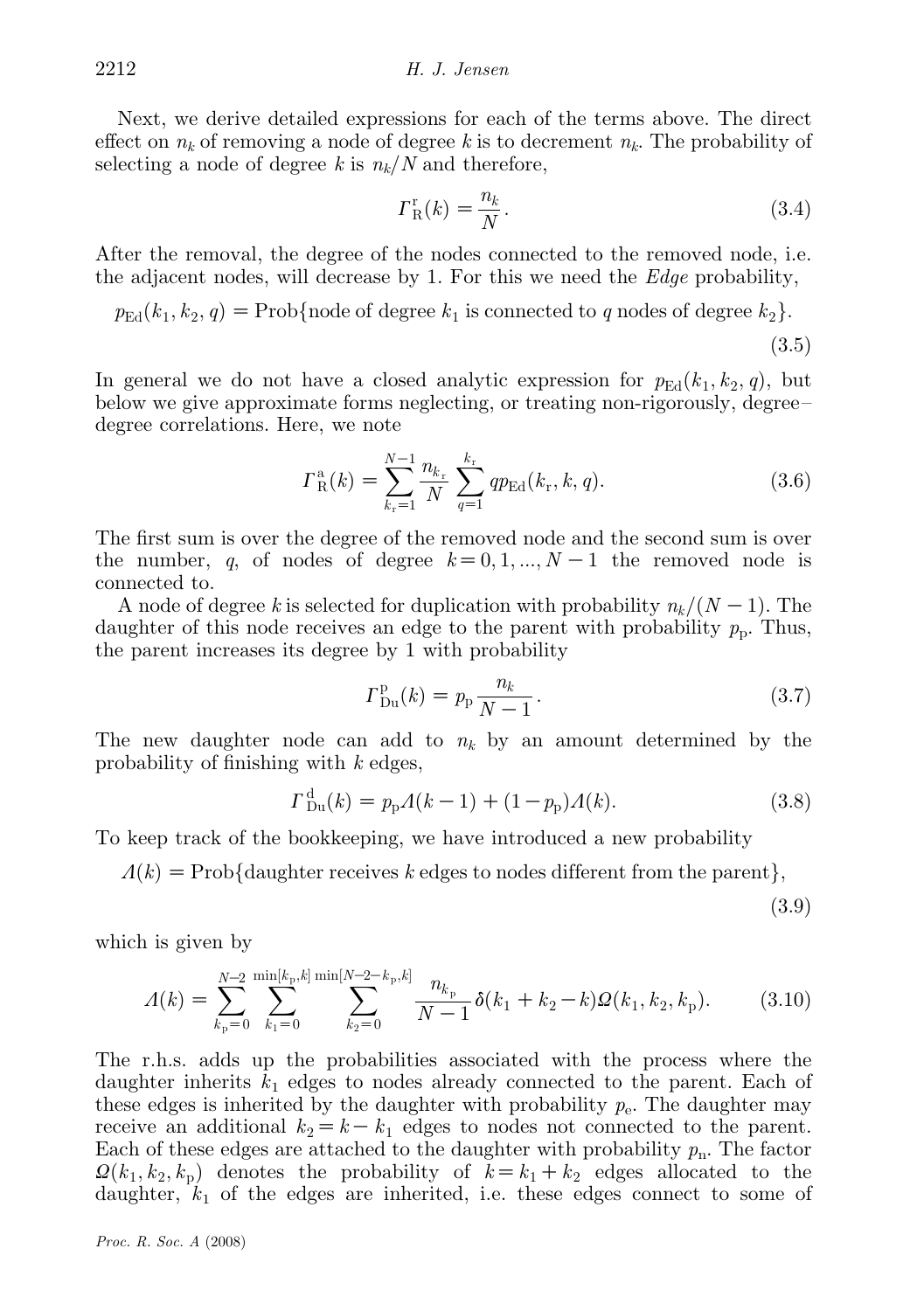the  $k_p$  nodes connected to the parent. In addition, the daughter receives  $k_2$  edges, which connect to nodes not connected to the parent. The probability for this event is

$$
\mathcal{Q}(k_1, k_2, k_\mathrm{p}) = \binom{k_\mathrm{p}}{k_1} p_\mathrm{e}^{k_1} (1 - p_\mathrm{e})^{k_\mathrm{p} - k_1} \binom{N - 2 - k_\mathrm{p}}{k_2} p_\mathrm{n}^{k_2} (1 - p_\mathrm{n})^{N - 2 - k_\mathrm{p} - k_2}.
$$
\n(3.11)

Next, we consider the effect of the duplication on the adjacent nodes, and we need to distinguish between the nodes sharing an edge with the parent (Ed) and nodes not connected to the parent (nEd). Let us first consider the Ed nodes. We introduced previously  $p_{\text{Ed}}(k_p, k, q_{\text{E}})$  as the probability that a node, here the parent, of degree  $k_p$  is connected to  $q_E$  nodes of degree k. The duplication process will, with probability  $p_e$ , attach a new edge from the daughter to each of these nodes and thereby increase their degree from  $k$  to  $k+1$ . Let us now turn to the nEd nodes. There are  $N-2-k<sub>p</sub>$  nodes that share no edge with the parent. With probability  $p_{n}p_{nEd}(N-2-k_{p}, k, q_{nE})$ , a total of  $q_{nE}$  of these nodes are of degree k and will receive a new edge to the daughter. Here,  $p_{nEd}(N-2-k_p, k, q_{nE})$  is equivalent to  $p_{\text{Ed}}(N, k, q)$  introduced in equation (3.5), though  $p_{\text{nEd}}(k_{\text{n}}, k, q_{\text{nE}})$  is concerned with the  $N-2-k_p$  nodes that a node of degree  $k_p$  (in a set of  $N-1$ ) nodes) is *not* connected to. Among these  $N-2-k_p$  nodes,  $q_{nE}$  have degree k with probability  $p_{nEd}(N-2-k_p, k, q_{nE})$ . Therefore, we have

$$
\Gamma_{\text{Du}}^{a}(k) = \sum_{q=0}^{N-2} \sum_{k_{\text{p}}=0}^{N-2} \sum_{k_{1}=0}^{k_{\text{p}}} \sum_{k_{2}=0}^{N-2-k_{\text{p}}} \sum_{q_{1}=0}^{k_{1}} \sum_{q_{2}=0}^{k_{2}} \delta(q_{1} + q_{2} - q) q \frac{n_{k_{\text{p}}}}{N-1} p_{\text{Ed}}(k_{\text{p}}, k, k_{1})
$$

$$
\times \binom{k_{1}}{q_{1}} p_{\text{e}}^{q_{1}} (1 - p_{\text{e}})^{k_{1} - q_{1}} p_{\text{nEd}}(k_{\text{p}}, k, k_{2}) \binom{k_{2}}{q_{2}} p_{\text{n}}^{q_{2}} (1 - p_{\text{n}})^{k_{2} - q_{2}}.
$$
\n(3.12)

Degree–degree correlations induced by the evolutionary dynamics makes it difficult to write an explicit form for  $p_{\text{Ed}}(k_1, k_2, q)$  and  $p_{\text{nEd}}(k_1, k_2, q)$ . Numerical simulations show that the network is disassortative ([Newman 2003](#page-10-0)), i.e. nodes with a high degree tend to attach to nodes with a low degree, and that the Pearson correlation coefficient decreases rapidly with size of the network and increased connectance. This numerical finding suggests that it makes sense to analytically treat the degree correlations approximately. One can choose to neglect the correlations altogether and try to estimate  $p_{\text{Ed}}$  and  $p_{\text{nEd}}$  by purely binomial arguments in the following way. First, we deal with  $p_{\text{Ed}}(k_1, k_2, q)$ . The  $k_1$  edges emerging from the degree  $k_1$  node connects (in this approximation) to nodes of degree  $k_2$  with probability  $(n_{k_2} - \delta_{k_1, k_2})/(N - 1)$  (remember there are  $N-1$  nodes when the duplication takes place), hence, we use

$$
P_{\rm Ed}(k_1, k_2, q) = {k_1 \choose q} \left(\frac{n_{k_2} - \delta_{k_1, k_2}}{N-1}\right)^q \left(1 - \frac{n_{k_2} - \delta_{k_1, k_2}}{N-1}\right)^{k_1 - q}.\tag{3.13}
$$

When we treat  $p_{nEd}(k_1, k_2, q)$  in the same approximation, we obtain  $p_{nEd}(k_1, k_2, q) = p_{Ed}(N-2-k_1, k_2, q)$  since we now pick q nodes among the  $N-2-k_1$  nodes not connected to the degree  $k_1$  node under consideration. It appears to be better to treat the correlations by a somewhat different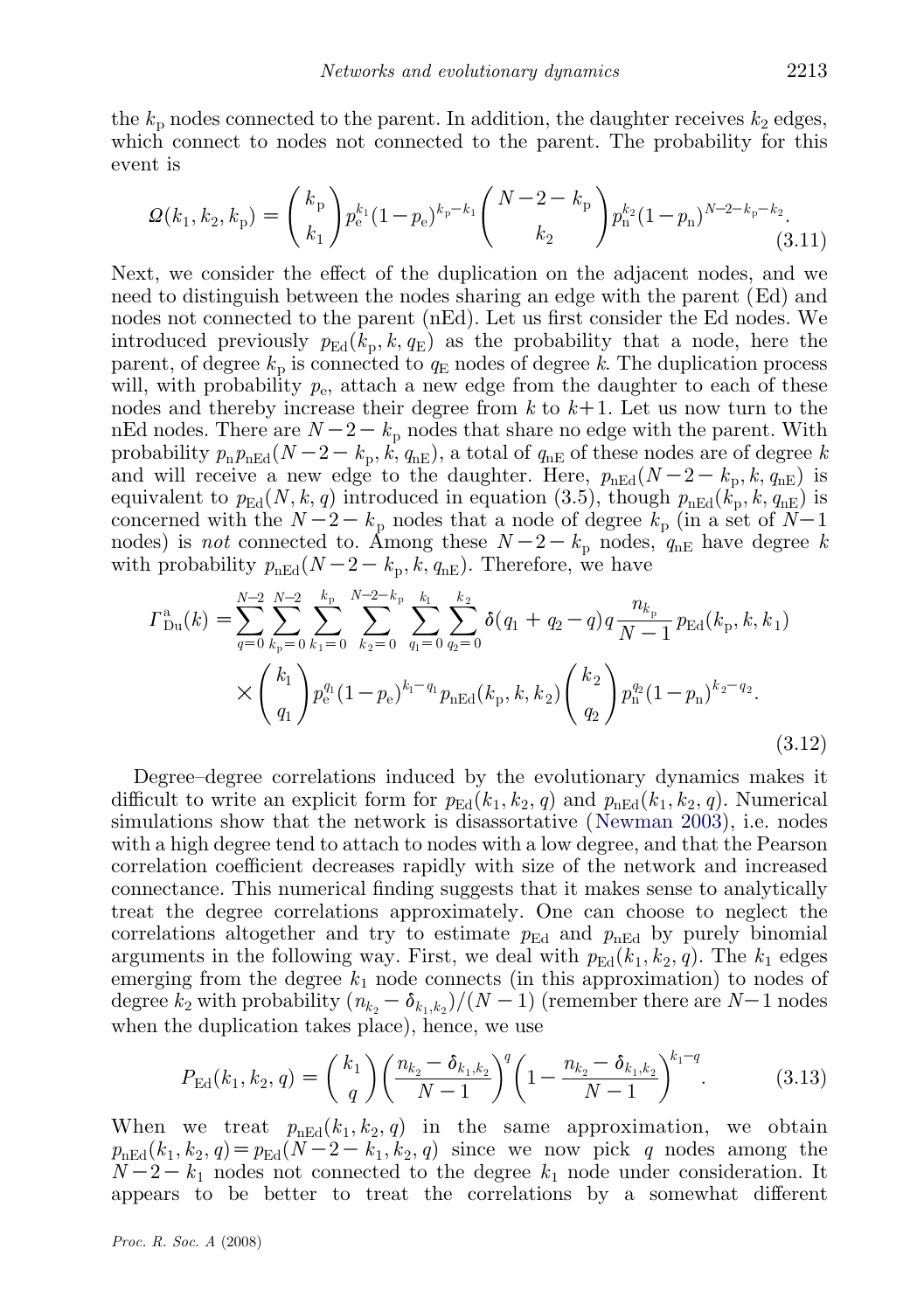

Figure 2. The degree distribution obtained by iteration of the Fokker–Planck equation (3.1). (a) The exponential form for a broad range of parameter values in a linear-log plot. (b) The approach towards a  $1/k$  dependence in the limit of  $p_e \rightarrow 1$  in a log-log plot. The two straight lines have slope  $-1$ . The parameters are  $N = 20$ ,  $p_e = 0.01, 0.1, 0.3, 0.5, 0.7, 0.9, 0.95$  and  $p_p = 0.01$ .  $p_n$  was chosen to be given by equation (2.2).

argument that focuses on the edge dynamics. This approach leads to better numerical convergence towards the results obtained by direct simulation [\(figures 1](#page-2-0) and 2). We use the following urn argument. We place  $M = \sum_k n_k$ edges in an urn. The edges are of two types. Type  $A$  edges correspond to the  $|\mathcal{A}| = k_2(n_{k_2} - \delta_{k_1,k_2})$  edges connecting nodes of degree  $k_2$ . In addition, we have  $|\mathcal{B}| = M - |\mathcal{A}|$  type  $\mathcal{B}$  edges connecting nodes of degree different from  $k_2$ . The probability that among  $k_1$  randomly picked edges q are of type A and  $k_1-q$ are of type  $\beta$  is given by

$$
p_{\rm Ed}(k_1, k_2, q) = {k_1 \choose q} \left(\frac{k_2 n_{k_2}}{M}\right)^q \left(1 - \frac{k_2 n_{k_2}}{M}\right)^{k_1 - q}.\tag{3.14}
$$

Again, we assume  $p_{nEd}(k_1, k_2, q) = p_{Ed}(N - 2 - k_1, k_2, q)$ . In general, it is not simple to find analytic solutions to this somewhat involved set of equations. The result of iterating the Fokker–Planck equation (3.1) using these estimates is shown in figure 2 for diversity  $N=20$ , which makes the numerical iteration manageable. We note good qualitative agreement with the behaviour of simulation results presented in [figure 1.](#page-2-0)

Let us finally mention that direct simulations (Laird  $\&$  Jensen 2006a) of the simple model described in §2 show that in the limit  $p_e \rightarrow 1$ , for fixed  $p_p \ll 1$ , so  $p_n\rightarrow 0$  according to equation (2.2), the degree distribution  $n_k$  behaves like  $1/k$ . The Fokker–Planck equation (3.1) confirms this result. In this limit, the Fokker– Planck equation reduces to

$$
n_k(t+1) = n_k(t) + n_k \left(\frac{1}{N-1} - \frac{1}{N}\right) + \frac{2p_p}{N-1} (n_{k-1} - n_k)
$$
  
+ 
$$
\sum_{k_1=1}^{N-2} \sum_{q=1}^{k_1} q n_{k_1} \left[\frac{1}{N} p_{\text{Ed}}(k_1, k+1, q) - \frac{1}{N-1} p_{\text{Ed}}(k_1, k, q) - \frac{1}{N} p_{\text{Ed}}(k_1, k, q) + \frac{1}{N-1} p_{\text{Ed}}(k_1, k-1, q)\right].
$$
 (3.15)

Proc. R. Soc. A (2008)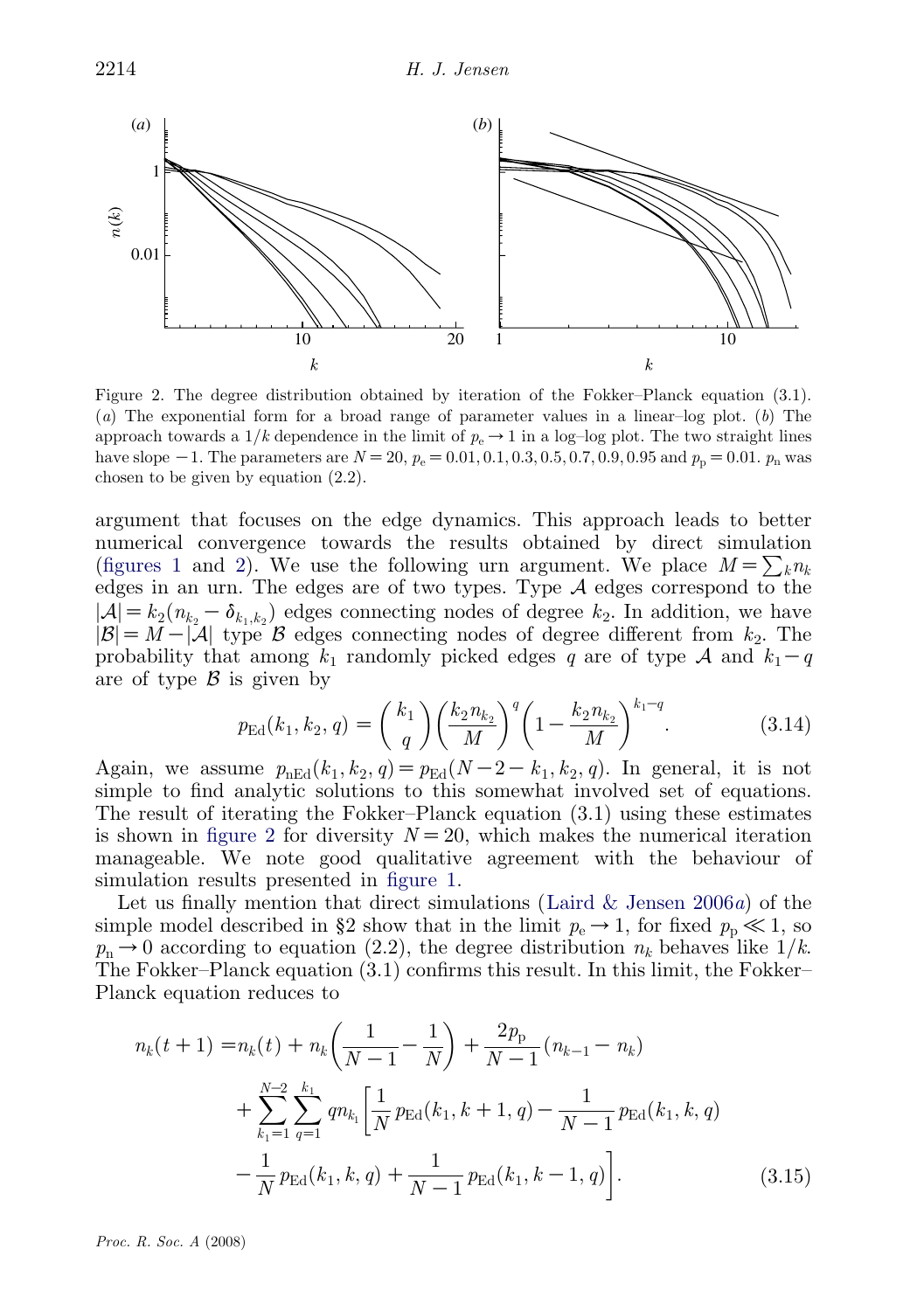Including only the leading terms from  $k_1=1$  and  $q=1$ , one obtains

$$
n_k(t+1) = n_k + \frac{n_k}{N(N-1)} + \frac{2p_{\rm p}}{N-1} [n_{k-1} - n_k]
$$
  
+ 
$$
\frac{n_1}{M} \left[ \frac{1}{N} \{ (k+1)n_{k+1} - kn_k \} - \frac{1}{N-1} \{ kn_k - (k-1)n_{k-1} \} \right].
$$
 (3.16)

In the limit  $N \to \infty$  and  $p_p \ll 1$ , this equation has the stationary solution  $n_k \propto 1/k$ . For detailed numerical study of the  $1/k$  behaviour, see [Laird &](#page-10-0) [Jensen \(2006](#page-10-0)a).

#### 4. Summary and discussion

Let us now briefly address the relevance of the simplistic network model discussed above. The inspiration to the model came from a study of emergent networks in the individual-based tangled nature [\(Christensen](#page-10-0) *et al.* 2002; Laird  $\&$ Jensen [2006](#page-10-0)b, [2007\)](#page-10-0). The basics of the tangled nature model [\(Christensen](#page-10-0) et al. [2002](#page-10-0); Laird & Jensen [2006](#page-10-0)b, [2007](#page-10-0)) are as follows. Individuals  $\{\alpha, \beta, ...\}$  are described by type vectors  $T^{\alpha} = (T_1^{\alpha}, T_2^{\alpha}, ..., T_L^{\alpha})$ . The number of individuals of type **T** at time t is denoted by  $n(T, t)$ . Different types influence each other through an interaction matrix  $(J\text{-}matrix)$  that accounts for all possible interactions between any possible set of types. Once the matrix  $J$  is defined it never changes. The dynamics consists of the configuration of occupied types changing around in the fixed space given by the positions  $T$  and the coupling matrix J. Selection leads to only a small fraction of types being occupied, and their interactions will be described by a small subset of the elements of this complete matrix. Species are defined as emergent structures in the type space in the following way. At time t the local maxima,  $T_{\text{max}}$ , of the occupancy  $n(T, t)$  are identified. All occupied types within a distance from a given  $T_{\text{max}}$  smaller than the correlation length of the matrix  $J$  are considered to be belonging to the species defined by  $T_{\text{max}}$ .

The structure of the interaction network between extant species is found to depend on the statistical properties of **J**. A proportion,  $\theta$ , of the elements of the **J**-matrix,  $J(T^{\alpha}, T^{\beta})$  is assigned non-zero (and non-symmetric) values; all other elements are zero. The interactions assigned in the type space can either be uncorrelated (Hall *et al.* 2002; [Anderson & Jensen 2005](#page-9-0)) or correlated (Laird & Jensen [2006](#page-10-0)b, [2007](#page-10-0)). If no correlations are present in the type space, the evolved networks of interactions between extant species exhibit a binomial degree distribution as does the underlying network of non-zero J-matrix elements [\(Anderson & Jensen 2005](#page-9-0)). The correlated case is more interesting and is relevant to this paper. Correlations are made to decay exponentially with the separation in type space. This implies that offspring will see a set of interactions that are very similar to the interactions of the parent, even when mutations make the offspring differ slightly from the parent. When correlations are present in  $J$ , the evolutionary dynamics is able to generate a network of interactions, between extant species, described by an exponential degree distribution. This is very different from the binomial distributions exhibited by a network constructed by randomly selecting positions in the same type space. This is interesting since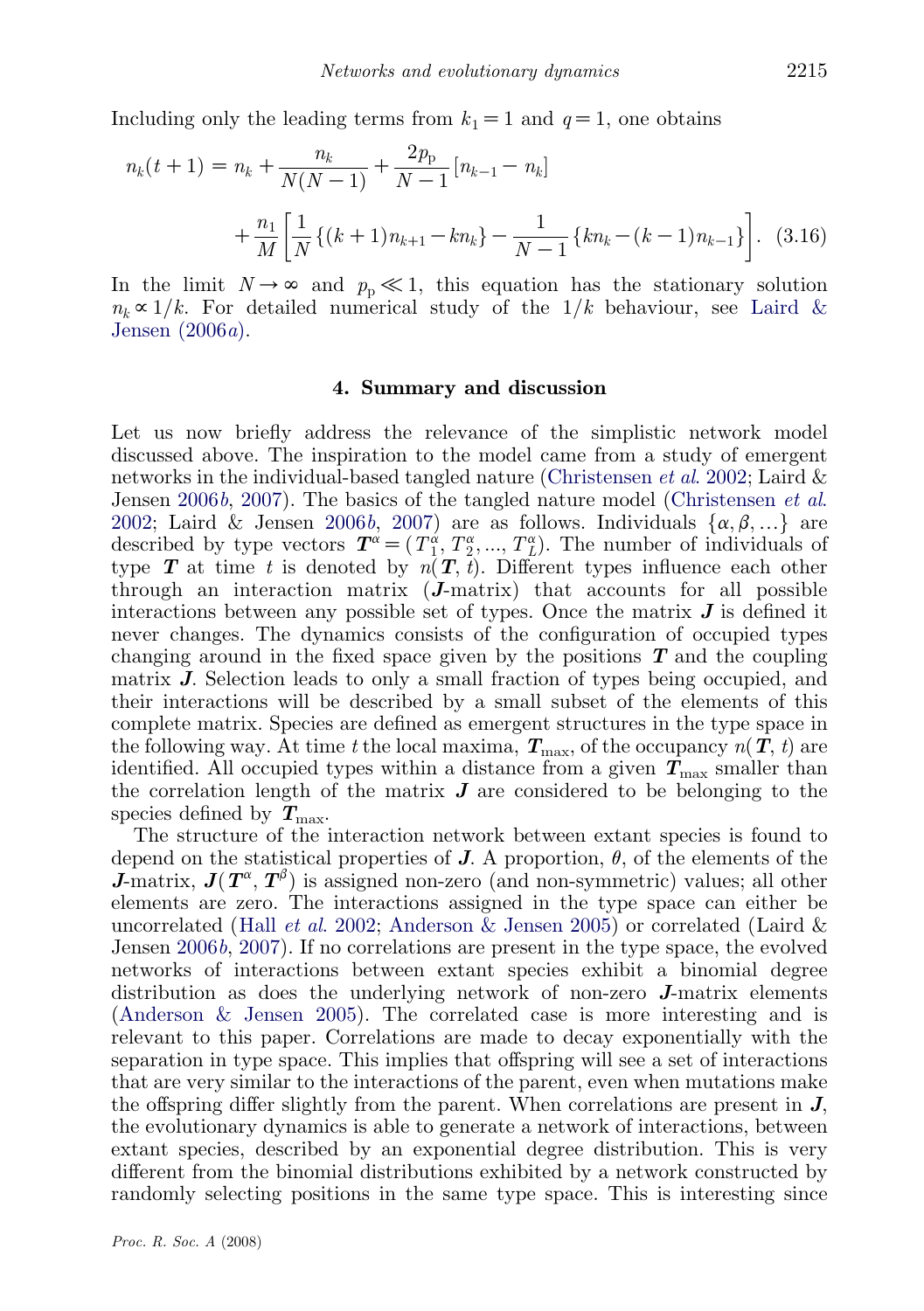<span id="page-9-0"></span>[Stumpf & Wiuf \(2005\)](#page-10-0) have studied the properties of sub-networks obtained by random sampling nodes in a larger network. They showed that the binomial (or Poisson) networks are invariant under decimation. If the large network has a binomial degree distribution, a randomly sampled subset of the network will also exhibit a binomial degree distribution. The results derived by Stumpf and Wiuf are concerned with the statistical properties of sub-networks obtained by random sampling. What we have found is that evolutionary dynamics is able to generate sub-networks typically characterized by the exponential degree distributions, even when the full network has a binomial degree distribution.

The simple node-and-edge model discussed in §2 can be seen as the explanation of how the evolutionary dynamics is able to produce sub-networks with a degree distribution of a functional form totally different from the one describing the entire network, from which they are sampled. A qualitative link between the tangled nature model and the simple node-and-edge model can readily be established. To understand this phenomenology of the tangled nature model, we now neglect the fluctuations present at the level of individual-based dynamics and assume a more coarse-grained viewpoint in which we consider species as either occupied or not. That is, we turn the coarse-grained measure  $n(T, t)$  into a binary equal to 1 when  $n(T, t) > 0$  and 0 when  $n(T, t) = 0$ . We consider the dynamics at the level of species, which implies that creation events correspond to one species splitting into two species (a speciation event) and annihilation events correspond to a species going extinct. We elevate the dynamics of the individual-based tangled nature model to the level of species and describe this high-level dynamics by the node-and-edge model. The more correlated the interaction matrix  $J$  of the tangled nature model is, the more similar will the offspring species be to the parent, implying that the edge probabilities  $p_e$  should be large and  $p_n$  small, respectively. If the connectance of the interaction matrix  $J$  is large it is probable that the offspring will end up with a link to the parent species, i.e. the probability  $p<sub>p</sub>$  should be high. An exact link between the set of probabilities  $(p_e, p_n \text{ and } p_p)$  of the node-and-edge model and the parameters defining the tangled nature model is not possible, nor is it needed, since the obtained results are robust for a broad range of control parameters.

The exponential degree distributions found in the tangled nature model and node-and-edge model may also be of relevance to naturally occurring food webs (see [Dunne](#page-10-0) et al. 2002) and of interest to protein–protein interaction networks ([Mering](#page-10-0) et al. 2002; [Ipolatov](#page-10-0) et al. 2005).

I am grateful for very fruitful collaboration with Dr Simon Laird.

#### References

- Albert, R. & Barabási, A.-L. 2000 Topology of evolving networks: local events and universality. Phys. Rev. Lett. 85, 5234–5237. [\(doi:10.1103/PhysRevLett.85.5234](http://dx.doi.org/doi:10.1103/PhysRevLett.85.5234))
- Albert, R. & Barabási, A.-L. 2002 Statistical mechnics of complex networks. Rev. Mod. Phys. 74, 47–57. [\(doi:10.1103/RevModPhys.74.47](http://dx.doi.org/doi:10.1103/RevModPhys.74.47))
- Anderson, P. & Jensen, H. J. 2005 Network properties, species abundance and evolution in a model of evolutionary ecology. J. Theor. Biol. 232, 551–558. ([doi:10.1016/j.jtbi.2004.03.029\)](http://dx.doi.org/doi:10.1016/j.jtbi.2004.03.029)
- Biggs, N. L. 1994 Algebraic graph theory. Cambridge, UK: Cambridge University Press.
- Cheng, K. & Tang, Y. 2004 Growing networks based on the mechanism of addition and deletion. Chin. Phys. Lett. 21, 1858–1860. ([doi:10.1088/0256-307X/21/9/052](http://dx.doi.org/doi:10.1088/0256-307X/21/9/052))